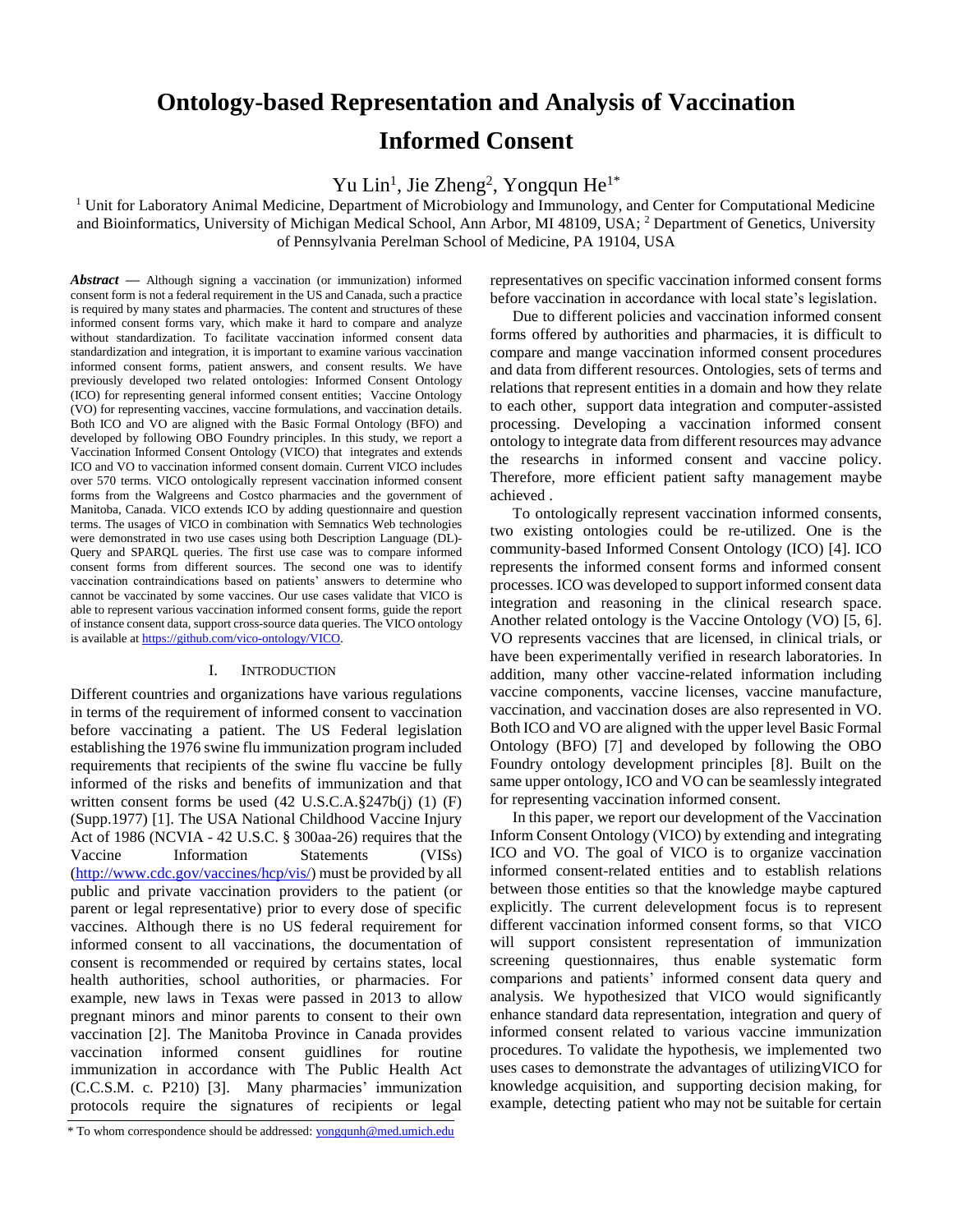vaccine immunization due to his/her allergic history or health condition.

# II. METHODS

# *A. Collection of vaccination informed consent forms*

Example vaccination informed consent forms were collected from three resources: Costco Pharmacy [\(http://www2.costco.com/Images/Content/misc/PDF/Immuniza](http://www2.costco.com/Images/Content/misc/PDF/Immunization_consent_form_v2-2012.pdf) tion consent form v2-2012.pdf), Walgreens Pharmacy [\(https://www.walgreens.com/images/pdfs/IN-](https://www.walgreens.com/images/pdfs/IN-2225/WAG_VAR_Form_EDIT_10172013_v1.pdf) $2225/WAG_VAR_Form_EDIT_10172013_v1.pdf$ , and Manitoba government Public Health division [\(http://www.gov.mb.ca/health/publichealth/cdc/div/docs/7707.](http://www.gov.mb.ca/health/publichealth/cdc/div/docs/7707.pdf) [pdf\)](http://www.gov.mb.ca/health/publichealth/cdc/div/docs/7707.pdf). The information in these forms were modeled and

represented in VICO.

# *B. VICO ontology development*

VICO was formatted in the Web Ontology Language (OWL2) [\[9\]](#page-5-8). Vaccination-related informed consent terms were manually selected and extracted from ICO using the OntoFox tool [\[10\]](#page-5-9). After obtained a list of licensed vaccines in USA and Canada retrieved from the VO RDF triple store using Ontobee SPARQL Protocol and RDF Query Language (SPARQL) program [\(http://www.ontobee.org/sparql\)](http://www.ontobee.org/sparql) [\[11\]](#page-5-10), a portion of VO that contains the vaccines in the list, their related terms (classes and relations) and annotations were extracted using OntoFox. The extracted portion of ICO and VO were then imported into the VICO as the backbone for further VICO development. The HermiT reasoner [\(http://hermit](http://hermit-reasoner.com/)[reasoner.com/\)](http://hermit-reasoner.com/) tool was employed to perform the reasoning over VICO to detect inconsistencies or conflicts due to the integration of VO and ICO. VICO specific terms were added and edited using the Protégé OWL Editor [\[12\]](#page-5-11).

#### *C. VICO evaluation by use cases*

At the current stage of development, we focused on representing informed consent questionnaire in VICO. Description Logic (DL) or SPARQL queries were performed to evaluate and demonstrate the potential application of VICO in vaccination informed consent data integration and analysis. Two use cases were designed and implemented. One is to query the questions shared by different vaccination informed consent forms, and the other is to detect the patients who are not qualified for a certain vaccination based on their answers to the screening questionnaires.

# *D. Ontology source access and license*

The source of VICO is freely available at the URL: [https://github.com/vico-ontology/](https://github.com/vico-ontology)VICO. VICO is released under a Creative Commons 3.0 License.

# III. RESULT

# *A. VICO ontology design and top level structure*

VICO is an ontology that crosses both ICO and VO domains, therefore, we built VICO based on both ICO and VO. Specifically, we first imported informed consent-related terms from ICO and licensed vaccine-related terms from VO into VICO (Fig. 1). We then added VICO-specific terms to represent vaccination informed consent forms and processes. For example, we generate VICO-specific terms to present those vaccination informed consent forms from different pharmacies such as Costco, Walgreens, and states such as Manitoba in Canada (Fig. 1). Each of these forms contains a screening questionnaire form, which includes a list of questions for vaccine recipients or their legal representatives to answer before a vaccination procedure is conducted. VICO defines these questions in a structured logical manner.



**Fig. 1.** Top level terms and hierarchical structure of VICO. VICO imports many top level terms from VO and ICO. Two terms highlighted in red (*e.g.*, Costco vaccination informed consent form) are included as representatives of VICOspecific terms.

The basic VICO ontology design pattern is shown in Fig. 2. Specifically, before a vaccination process, a vaccination informed consent form is provided for a vaccine recipient or his/her legal representative to answer a list of questions about the recipient. Contents of these questions often cover different topics such as the patient's current health status, current treatment, and allergic reaction history. The intended human vaccine (recipient) has different qualities such as age and gender (female or male). The status of these qualities may affect the decision of choosing vaccine types and route for administration. The vaccine itself also has different features such as its quality of being live or inactived and its targeted pathogen (*e.g.*, influenza virus). The vaccination route is unfolded in the vaccination process (Fig. 2). More details about ontological modeling of vaccine/vaccination and informed consent can be found in our previous VO and ICO papers [\[4-6\]](#page-5-3). Overall, VICO provides a platform to link intended human vaccinee, vaccine, vaccination and informed consent.

Currently, VICO contains 574 terms, including 452 classes, 74 object properties, and 48 annotation properties. VICO includes 11 VICO-specific classes and properties with the "VICO\_" prefix. In our VICO development, we also identified over 50 terms that were more generic than vaccination informed consent domain, which maybe useful for other domain-specific studies (*e.g.*, biospecimen collections) as well. After submiting those terms to ICO, we then reuse those terms in VICO. In addition to ICO and VO, VICO also reused terms from approximately 18 other OBO Foundry ontologies including IAO and OBI, which mainly indirectly imported due to imports of ICO and VO. The detailed statistics of VICO can be found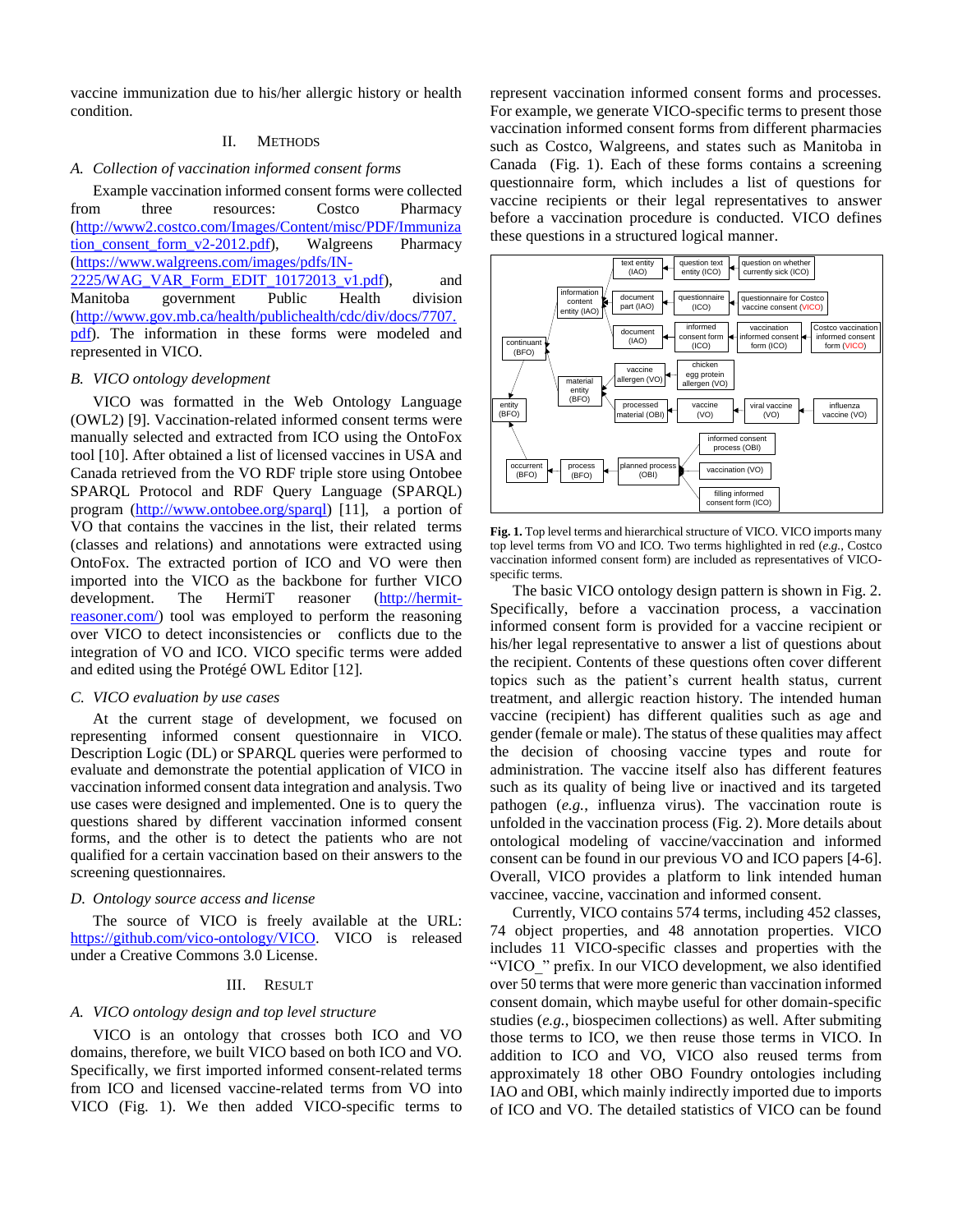



 **Fig. 2.** Basic VICO design pattern.

VICO has been deposited in the Ontobee RDF triple store [\[11\]](#page-5-10) and can be visualized and queried on the Ontobee website: [http://www.ontobee.org/browser/index.php?o=VICO.](http://www.ontobee.org/browser/index.php?o=VICO) VICO is also available on the NCBO BioPortal: [http://bioportal.bioontology.org/ontologies/VICO.](http://bioportal.bioontology.org/ontologies/VICO)

#### *B. VICO modeling of vaccination informed consent form*

It is mandatory that all vaccine providers, public or private, must give an appropriate VIS to a patient (or parent or legal representative) prior to every dose of a specific vaccine (National Vaccine Childhood Injury Act (NCVIA - [42 U.S.C.](http://www.gpo.gov/fdsys/pkg/USCODE-2010-title42/pdf/USCODE-2010-title42-chap6A-subchapXIX-part2-subpartc-sec300aa-26.pdf)  [§ 300aa-26\)](http://www.gpo.gov/fdsys/pkg/USCODE-2010-title42/pdf/USCODE-2010-title42-chap6A-subchapXIX-part2-subpartc-sec300aa-26.pdf). Therefore, it is essential for VICO to provide correct vaccine information, such as vaccine ingredients. The vaccine-related terms in VICO were imported from VO. Fig. 3 shows an example of VO's representation of a vaccine, Afluria.



**Fig. 3.** The ontology hierarchy and associated axioms of the Afluria influenza vaccine. The contents are defined in VO and imported to VICO. The figure is a screenshot from Ontobee [\[11\]](#page-5-10). The highlighted egg allergen axiom is used for a use case demo detailed later in this paper.

Afluria is a human influenza viral vaccine licensed for use in the USA. It is an inactivated vaccine against Influenzavirus A. It is manufactured by the CSL Limited, and distributed by Merck & Co, Inc. Various characteristics of Afluria were represented using logical axioms. For example, the axiom: *'has*  *vaccine allergen' some 'chicken egg protein allergen'* encodes that the Afluria vaccine contains a trace of chicken egg protein which is able to induce allergic reaction in certain population. Therefore, the hypersensitivity to chicken egg becomes a contraindication to this vaccine. Another vaccine allergen associated with this vaccine is neomycin. This vaccine is administered via an intramuscular route.

All the vaccination informed consent forms contain a form of screening questionnaire asking intended vaccinee's health condition, allergic history and medical treatments. Answers to these questions allow health providers to identify potential contraindications, so that the potential severe adverse events caused by a vaccine, or so-called 'vaccine injuries', will be avoided. For example, if a patient is allergic to egg, the health provider would not recommend an administration of the vaccine that contains egg product allergen (*e.g.*, Afluria).

Fig. 4A shows the full list of screening questionnaire consisting 12 questions in the Costco informed consent form. Fig. 4B demonstrates how VICO represents these questions. Basically, a questionnaire 'has component' (RO\_0002180) some questions, for example, 'question on whether allergic to egg', which asks a patient whether he/she is allergic to egg.

|                                                                                                                                        |                  |                                                                   | ັັ                           |
|----------------------------------------------------------------------------------------------------------------------------------------|------------------|-------------------------------------------------------------------|------------------------------|
| 1. Are you sick today?                                                                                                                 |                  | 7. Have you had a seizure, brain or nerve problem?                | <b>O</b> Yes <sup>O</sup> No |
|                                                                                                                                        |                  | 8. During the past year, have you received a transfusion of       |                              |
| Allergies                                                                                                                              |                  | blood or blood products, or been given a medicine called          |                              |
| Have you ever had a serious reaction after receiving a vaccination?                                                                    | O Yes O No       |                                                                   | O Yes O No.                  |
| 4. Do you have a long-term health problem with heart disease, lung disease.                                                            |                  | 9. For women: Are you pregnant or is there a chance you could     |                              |
| asthma, kidney disease, metabolic disease (e.g., diabetes), anemia                                                                     |                  |                                                                   | O Yes O No.                  |
|                                                                                                                                        | O Yes O No       | 10. Have you received any vaccinations in the past 4 weeks?       | <b>O</b> Yes O No            |
| Do you have cancer, leukemia, AIDS or any other immune system problem? O Yes O No<br>5.                                                |                  | If yes, what vaccines?                                            |                              |
| 6. Do you take cortisone, prednisone, other steroids or anti-cancer drugs,                                                             |                  | 11. Are you allergic to eggs?                                     | $O$ Yes $O$ No               |
| or have you had X-ray treatments?                                                                                                      | <b>D</b> Yes ONo |                                                                   | $O$ Yes $O$ No               |
|                                                                                                                                        |                  | (A) Questionnaire of Costco informed consent form                 |                              |
| document                                                                                                                               |                  | SubClass Of                                                       |                              |
| i- C'informed consent form'                                                                                                            |                  | <b>C</b> 'documented by' value Costco                             |                              |
| ▼ Questionnaire<br>- @ 'filled questionnaire'                                                                                          |                  | Thas component' some 'cortisone treatment question'               |                              |
| ▼ Cruestionnaire for Costco vaccination consent                                                                                        |                  | 'has component' some 'immunocompromisation question'              |                              |
| - C'filled questionnaire for Costco vaccination consent'                                                                               |                  | 'has component' some 'question on asthma or wheezing history'     |                              |
| le C'auestionnaire for Manitoba vaccination consent'                                                                                   |                  |                                                                   |                              |
| ▼ ● 'questionnaire for Walgreens vaccination consent'                                                                                  |                  | 'has component' some 'question on blood transfusion in past year' |                              |
| - Ifilled questionnaire for Walgreens vaccination consent<br>$\bullet$ symbol                                                          |                  | . Thas component' some 'question on cancer'                       |                              |
| <b>C</b> 'textual entity'                                                                                                              |                  | 'has component' some 'question on leukemia'                       |                              |
| i Canswer option text entity'                                                                                                          |                  | 'has component' some 'question on long-term heart disease'        |                              |
| conclusion textual entity                                                                                                              |                  | 'has component' some 'question on reaction after immunization'    |                              |
| ▼ · ● 'question textual entity'<br>li- allergy question'                                                                               |                  | 'has component' some 'question on vaccination in past 4 weeks'    |                              |
| Current treatment question'                                                                                                            |                  | 'has component' some 'question on woman pregnancy'                |                              |
| . "immunocompromisation question"                                                                                                      |                  | 'has component' som Cquestion whether allergic to equ             |                              |
| complete "question on any medication affecting blood clotting"                                                                         |                  | 'has component' some 'question whether allergic to latex'         |                              |
| - O'question on asthma or wheezing history'                                                                                            |                  | Thas component' some 'question whether allergic to medication'    |                              |
| le l'auestion on blood or blood product transfusion, or immune (q.<br>le Cauestion on cancer, leukemia, AIDS or any other immune syste |                  | 'has component' some 'question whether allergic to vaccine'       |                              |
| i Cauestion on long-term health problem'                                                                                               |                  | . Thas component' some 'question whether currently sick'          |                              |
| $\blacktriangleright$ $\blacksquare$ question on reaction after immunization                                                           |                  | 'has component' some 'seizure disorder question'                  |                              |
| le l'question on seizure, brain, or nerve problem'                                                                                     |                  | 'has component' some 'X-ray treatment question'                   |                              |
| - Cauestion on serious nasal condition'                                                                                                |                  |                                                                   |                              |
| lauestion on skin test in past 4 weeks'                                                                                                |                  | <b>C</b> questionnaire                                            |                              |

**Fig. 4.** Questionnaire in Costco vaccination informed consent form and its representation in VICO. (A) All the questions shown in the in Costco informed consent form. (B) VICO representation of the questions in the Costco form

questionnaire. The answer to such a question is "Yes" or "No". VICO represents the answer to a question using 'yes (or no) answer text entity'. For example, we can represent a filled questionnaire that has a question textual entity which:

*'has component' some 'yes (or no) answer text entity'*

In this case, a questionee can provide a yes or no answer to a question.

Different agents may provide different questions although many components are the common. In addition to Costco (Fig. 4), all the questions listed in the Walgreens and Manitoba vaccination informed consent forms were represented in VICO.

# *C. VICO Use Cases and Evaluations*

Two use cases are provided to evaluate and demonstrate the usages of VICO:

*Use case 1. Comparison of different informed consent forms*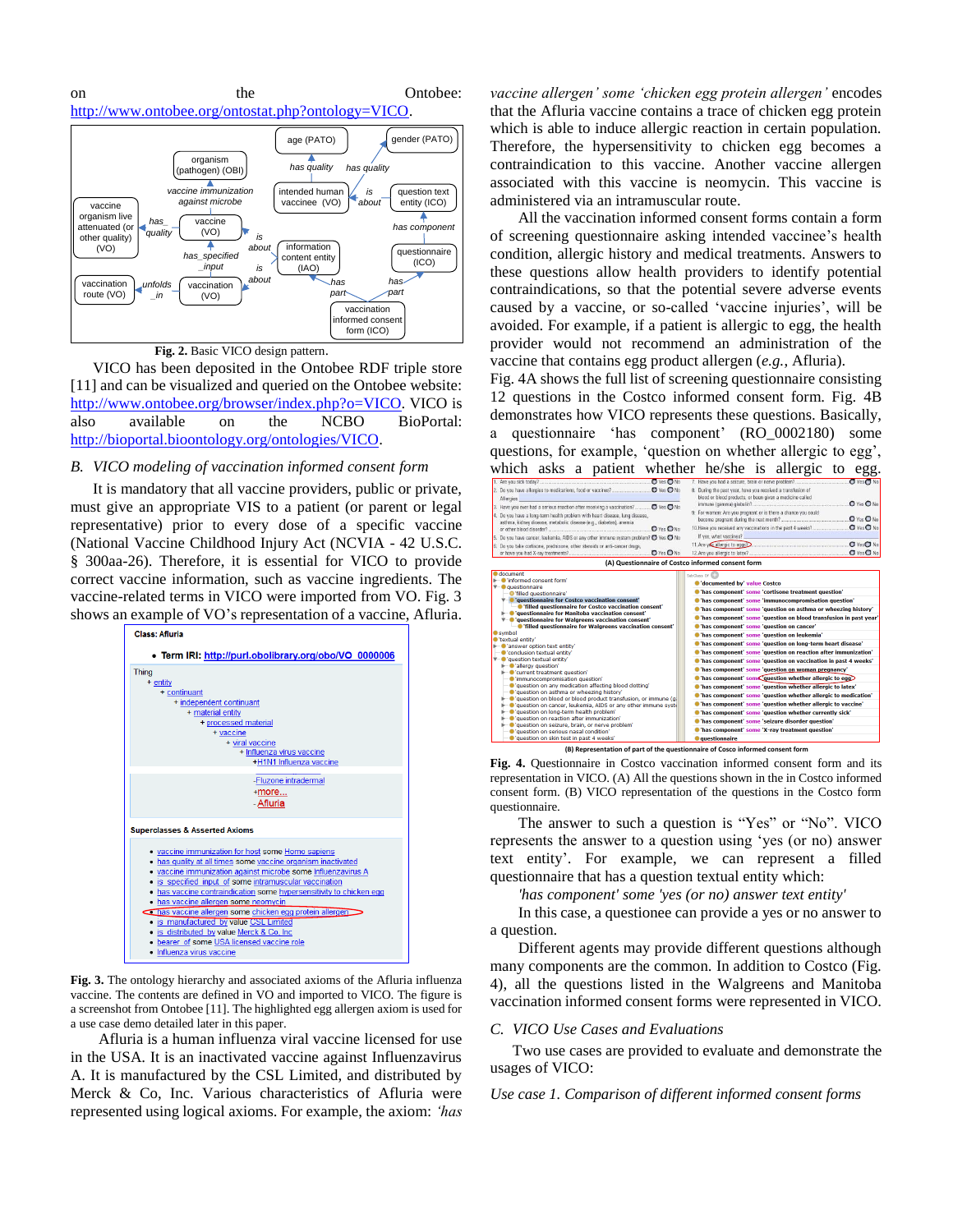As discussed above, the details of different vaccination informed consent forms are represented consistently in VICO, therefore, the forms from different sources can be compared by querying VICO knowledge base.

In order to find out the similarities and differences between Walgreens and Costco vaccination informed consent form, we performed SPAQL queries against the VICO. SPARQL is an Resource Description Framework (RDF) query language able to retrieve data stored in the RDF format [\[13\]](#page-5-12). Table 1 shows the comparison of questions listed in Walgreens and Costco vaccination informed consents.

**Table 1**. **Comparison of questions listed in Walgreens and Costco vaccination informed consents**

|                 | Question                                                        | <b>Walgreens / Costco</b> |
|-----------------|-----------------------------------------------------------------|---------------------------|
| $\mathbf{1}$    | question on vaccination in past 4 weeks                         | Walgreens; Costco         |
| $\overline{2}$  | question on blood transfusion in past year                      | Walgreens; Costco         |
| 3               | question whether allergic to vaccine                            | Walgreens; Costco         |
| 4               | question on asthma or wheezing history                          | <b>Walgreens; Costco</b>  |
| 5               | question on leukemia                                            | Walgreens; Costco         |
| $\overline{6}$  | question whether allergic to medication                         | Walgreens; Costco         |
| 7               | seizure disorder question                                       | Walgreens; Costco         |
| 8               | question on cancer                                              | <b>Walgreens; Costco</b>  |
| 9               | question whether allergic to egg                                | Walgreens; Costco         |
| $\overline{10}$ | X-ray treatment question                                        | Walgreens; Costco         |
| 11              | question whether allergic to latex                              | Walgreens; Costco         |
| 12              | question on woman pregnancy                                     | Walgreens; Costco         |
| 13              | question whether currently sick                                 | Costco                    |
| 14              | question on long-term heart disease                             | Costco                    |
| 15              | cortisone treatment question                                    | Costco                    |
| 16              | immunocompromisation question                                   | Costco                    |
| 17              | question on reaction after immunization                         | Costco                    |
| 18              | question on whether fainted or felt dizzy<br>after immunization | Walgreens                 |
| 19              | question on skin test in past 4 weeks                           | Walgreens                 |
| 20              | question whether currently sick with a                          | Walgreens                 |
|                 | moderate to high fever, vomiting/diarrhea                       |                           |
| 21              | question on serious nasal condition                             | Walgreens                 |
| 22              | question on high-dose steroid therapy for                       | Walgreens                 |
|                 | longer than 2 weeks                                             |                           |
| 23              | question on thymus disease                                      | Walgreens                 |
| 24              | question on current aspirin therapy                             | Walgreens                 |
| 25              | question on current antibiotics usage                           | Walgreens                 |

In total, there are 12 questions in common. Question 13 to 17 are Costco unique questions; and question 18 to 25 are questions used in Walgreens only. There are more questions listed in the Walgreens vaccination consent form than Costco's. Note that question 18 (question on whether fainted or felt dizzy after immunization) is the subclass of question 17 (question on reaction after immunization) in VICO. This reveals that although both Costco and Walgreens ask the adverse event after vaccination, but Walgreens asks only more specific and narrower question than Costco. Similarly, question 13 used by Costco is mother term of question 20 used by Walgreens. The question 23 (question on current aspirin therapy) and 24 (question on current antibiotics usage) are both Walgreens' questions, and question 24 is a subclass of question 23. The same type of questions used in a same questionnaire is because that Walgreens asks more specific questions with regard to a specific vaccine. For example, question 23 is asked specifically for FluMist Quadrivalent, whereas question 24 is for oral typhoid vaccine. This comparison revealed that Walgreens' vaccination

informed consent asks more specific questions than Costco. This example demonstrates how VICO can be used to compare different informed consent forms developed by different pharmacies.

# *Use case 2. Identification of vaccination contraindications and patients who cannot be vaccinated*

A contraindication to vaccination is a rare condition in a recipient that increases the risk for a serious adverse reaction. Ignoring contraindications can lead to avoidable vaccine reactions. Contraindications can be permanent, such as known allergies to a vaccine component, or temporary, such as an acute febrile illness. For example, influenza vaccination of eggallergic patients with allergic reactions to egg is currently not

recommended [\[14\]](#page-5-13). In this section, we will demonstrate how VICO and OWL-based technologies can be used to identify whether a patient is allergic to egg and thus cannot be vaccinated with a vaccine containing a trace of egg protein. Basically, this use case contains two-steps:

*Step 1: Find if a vaccine contains egg allergen.* 

*Step 2: Find if a patient is allergic to egg.* 

If the answers to both questions are positive, this patient cannot be administered with the vaccine found in step 1.

Below we provide a sandbox demonstration to show how these two steps can be implemented:

# *Step 1: Find if a vaccine contains egg allergen*

Fig. 5 shows a query to identify vaccines that have restriction on egg allergic reaction. As a result, eight licensed vaccines were identified as vaccines containing chicken egg protein allergen.

|                            | PREFIX owl: < http://www.w3.org/2002/07/owl#>                                                                                                                                                                                                                                                 |                                                                                             |
|----------------------------|-----------------------------------------------------------------------------------------------------------------------------------------------------------------------------------------------------------------------------------------------------------------------------------------------|---------------------------------------------------------------------------------------------|
|                            |                                                                                                                                                                                                                                                                                               | PREFIX has vaccine allergen: <http: 0000531="" obo="" purl.obolibrary.org="" vo=""></http:> |
|                            |                                                                                                                                                                                                                                                                                               | PREFIX chicken egg protein allergen: < http://purl.obolibrary.org/obo/V0 0000912>           |
| WHERE {<br>ı               | SELECT distinct ?vaccine ?VO ID<br>FROM <http: merged="" obo="" purl.obolibrary.org="" vico=""><br/>?VO ID rdfs:label ?vaccine .<br/>?VO ID rdfs:subClassOf ?VO parent.<br/>?VO parent owl: onProperty has vaccine allergen: ;<br/>owl:someValuesFrom chicken_egg_protein_allergen: .</http:> |                                                                                             |
| Output format Table        | $-Max$ Rows 20 $-$                                                                                                                                                                                                                                                                            |                                                                                             |
| Run Query<br><b>Result</b> | Reset<br>Raw Request/Permalinks Raw Response                                                                                                                                                                                                                                                  |                                                                                             |
| vaccine                    | VO <sub>ID</sub>                                                                                                                                                                                                                                                                              |                                                                                             |
| Afluria                    | http://purl.obolibrary.org/obo/VO 0000006                                                                                                                                                                                                                                                     |                                                                                             |
| Flul aval                  | http://purl.obolibrary.org/obo/VO 0000043                                                                                                                                                                                                                                                     |                                                                                             |
| FluMist                    | http://purl.obolibrary.org/obo/VO 0000044                                                                                                                                                                                                                                                     |                                                                                             |
| <b>Fluvirin</b>            | http://purl.obolibrary.org/obo/VO 0000046                                                                                                                                                                                                                                                     |                                                                                             |
| Fluzone                    | http://purl.obolibrary.org/obo/VO 0000047                                                                                                                                                                                                                                                     |                                                                                             |
| YF-Vax                     | http://purl.obolibrary.org/obo/VO 0000121                                                                                                                                                                                                                                                     |                                                                                             |
| Aariflu                    | http://purl.obolibrary.org/obo/VO 0001126                                                                                                                                                                                                                                                     |                                                                                             |

**Fig. 5.** SPARQL query of vaccines that have egg protein allergen. This query was performed using both the Protégé 5.0.0 SPARQL Query plug-in and the Ontobee SPARQL query website [\(http://www.ontobee.org/sparql/\)](http://www.ontobee.org/sparql/). The SPARQL query codes are available in the Github repository.This figure is a screenshot of the query execuation and results using the Protégé SPARQL program.

# *Step 2: Find if a patient is allergic to egg*

After Step 1, we would ask another question: Can a patient(s) be administrated with the vaccine indentified in step 1?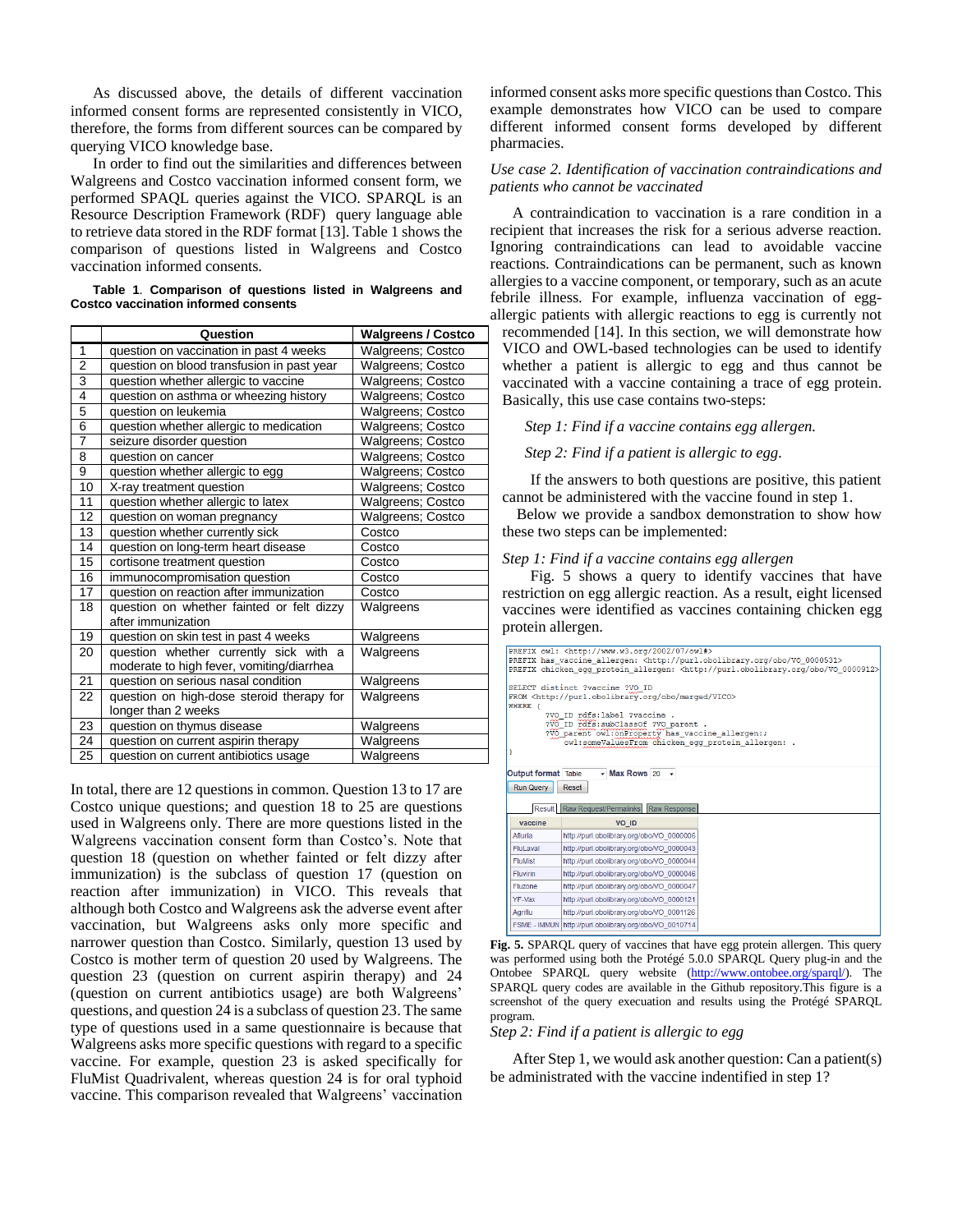To address this question, first we need to ontologically represent a patient' answers to the questions in an filled informed consent form. As we mentioned before, in VICO, a patient's answers to questions can be represented as a component of a filled questionnaire instance (Fig. 7). For example, in a Costco vaccination informed consent form, a patient's 'No' answer to the question 'whether the patient is allegic to egg or not' is represented as:

#### *'filled questionnaire for Costco vaccination consent'*

 *and ('has component' some ('question whether allergic to egg' and ('has component' some 'no answer text entity')))*

After the patients' answers to the informed consent questions are represented using VICO, we can perform queries to answer the question of who would not be allowed to get vaccinated with a specific vaccine, *e.g.*, Afluria. In Fig. 6, we demonstrate how a DL query was constructed in the DL Query Tab in the Protégé OWL editor to perform such a query. The query is generated using the Manchester OWL syntax, a user-friendly syntax for OWL DL [\[15\]](#page-5-14). In this sandbox use case study, in total there are twelve patients answered the questions from the Costco vaccination informed consent form, the Walgreens vaccination informed consent form, and the Manitoba informed consent form. Out of these twelve patients's answers, we identified four patients (one Costco patient, one Walgreens patient, and two Manitoba patients) who answered that they were allergic to egg proteins. Therefore, these patients may not be recommended for vaccination with those vaccines containing egg allergen (Fig. 6).





#### IV. DISCUSSION

In this paper, we presented our work of developing a Vaccination Informed Consent Ontology (VICO) and validating its usage with different use cases. VICO represents various vaccination informed consent forms and screening questionnaires for vaccination contraindications. VICO and VICO-based instance data were queried using DL Query and SPARQL to compare screening questionnaires in different forms and identifiy the contraindication of a patient for specific vaccinations.

VICO was developed by following the best practice and recommended strategy of ontology reusing [\[10\]](#page-5-9). Instead of coding everything from scratch, we imported related terms from both VO and ICO into VICO. The VO includes the information of licensed human vaccines in different countries and related vaccine characteristics. ICO is an ontology representing informed consent that may be applied in broader areas (*e.g.*, clinical trials) than vaccine immunization. By importing related terms from these two BFO-based ontologies, VICO demonstrates a seamless integration of existing ontologies. On top of the imported terms, VICO can then focus on the representation of more specific entities such as vaccination informed consent forms from different pharmacies and authorities. Such a development strategy has been approved successful in our VICO development.

The applications of VICO can be split into class and instance level applications. At the class level, VICO classes and axioms can represent various vaccination informed consent forms. Current article focuses on representating screening questionnaire about the intended human vaccinee. All the information can be queried in an integrative manner. For example, VICO was used to query the similarities and differences of the questionnaires in different forms, which is of great value in informed consent and vaccine policy related research. At the instance level, we demonstrated that based on patients' answers to questions, we can identify the contraindication conditions and hence determine individuals who should not be administrated with a specific vaccine.

Our VICO usage demonstration makes it feasible to develop electronic interoperable vaccination informed consent forms, *e.g.*, by building up a list of questions for generating the questionnaire in the form. Furthmore, it is now possible for vaccine recipients or their legal representatives to sign electronic informed consent forms. With advantage of sharing Electronic Health Record (EHR), software programs can be developed to query the answers across different pharmarcies, individuals vaccination severe reactions and allergic history. Clinic descion making system can help to prevent avoidable contraindications prior to vaccination.

VICO also provides a solution for vaccination informed consent information standardization. For example, some questions have been coded in Logical Observation Identifiers Names and Codes (LOINC), *e.g.*, question 'Are you sick today' has a LOINC code: 66373-2. In Costco's form, the exact text 'Are you sick today' was used. However, the text used in Walgreen's form is 'Are you currently sick with a moderate to high fever, vomiting/diarrhea'. In VICO, ' question whether currently sick' (ICO\_0000142) and its subclass 'question whether currently sick with a moderate to high fever, vomiting/diarrhea' (ICO\_0000195) were created. We use *oboInOwl#hasDbXref* to reference the exact match ICO\_0000142 to LOINC:66373-2 identifier.